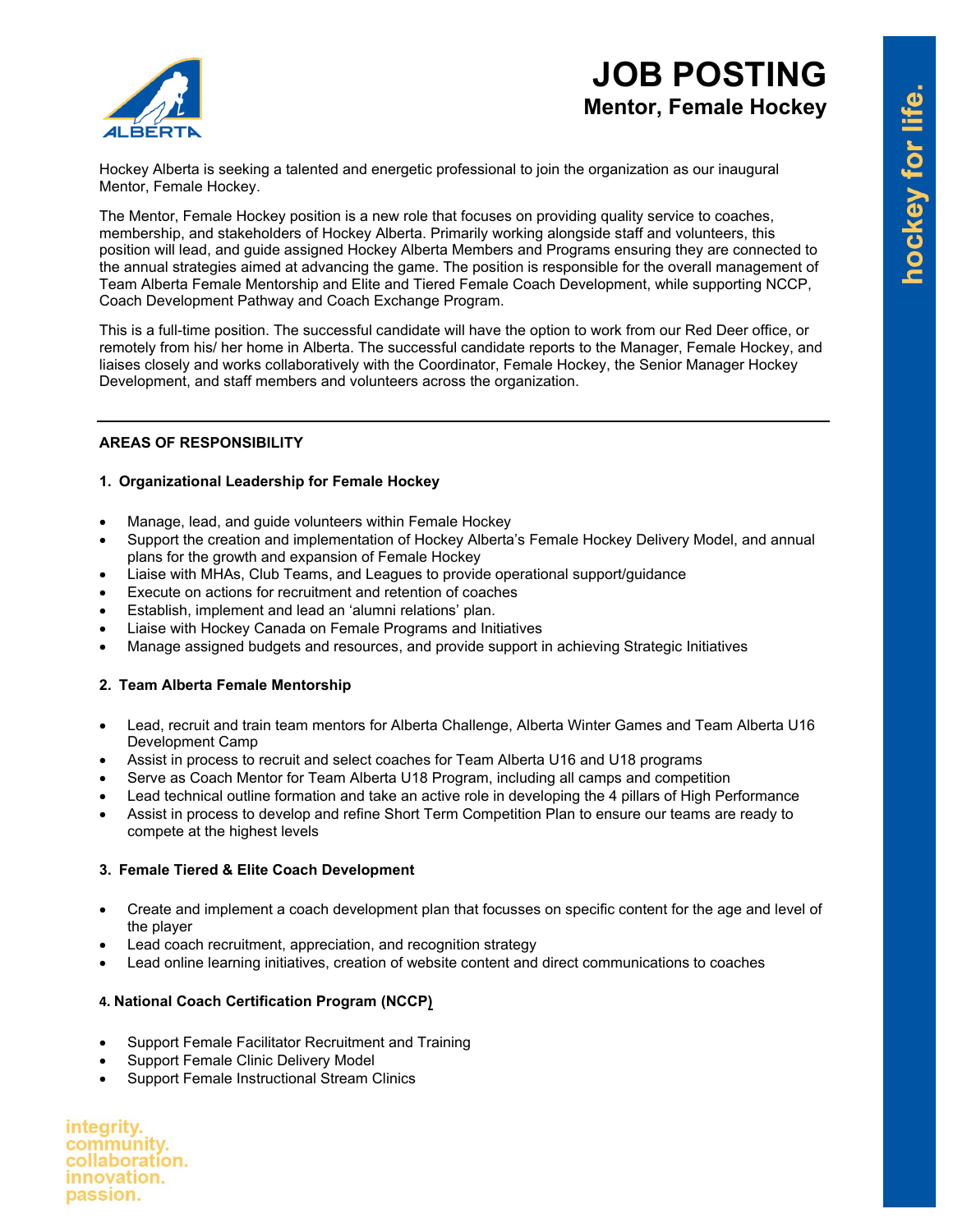

# **JOB POSTING Mentor, Female Hockey**

## **5. Coach Development Pathway**

- In consultation with Senior Manager, Hockey Development review and refine pathway
- Educate female coaches on the pathway and development opportunities
- Support the creation of Coach Exchange Program in building relationships and identifying coaches

## **QUALIFICATIONS AND KNOWLEDGE**

- Post-secondary Degree or Diploma in Sport Administration, Recreation, Business, Marketing, or a relevant field
- A minimum of five years of experience in a relevant field and/or professional setting
- NCCP High Performance 1 certified
- 5-10 years coaching experience at the elite level
- Hockey playing experience is required
- Experience with Microsoft Word, Outlook, PowerPoint, and Excel and other Microsoft products is an asset
- Exceptional communication and organizational skills are essential to work in this busy team environment
- Interpersonal Skills, including:
	- $\circ$  ability to positively and professionally communicate, interact and build relationships with volunteers, members, sponsors, media, board members, staff, clients and general public
	-
	- $\circ$  ability to work independently on tasks and projects  $\circ$  ability to prioritize and meet various deadlines and ability to prioritize and meet various deadlines and work on ongoing projects
- Ability to be work independently and dependently with staff and volunteers
- Ability to be creative, facilitate change, develop and implement yearly budgets and respect policies and procedures
- Employee supervision training and experience is considered an asset

## **OTHER DETAILS**

- Salary is based on the Hockey Alberta Performance Management Policy relative to the successful applicant's education and experience. Salary range for the Mentor, Female Hockey position is \$56,000- \$65,000 annually.
- A six-month probation period is in effect for each new employee.
- An attractive health benefits plan (at the completion of the probation period) and employer-matched RSP contribution plan (at the completion of two years of employment) are available.
- Travel compensation, cell phone and laptop are provided.

## **TO APPLY**

Please submit your resume and a cover letter via email to: **Hockey Alberta Attention: Kendall Newell, Manager, Female Hockey Email:** [jobs@hockeyalberta.ca](mailto:jobs@hockeyalberta.ca)

Applications will be accepted until **Monday, January 31, 2022 at 11:59 pm (MT)**. Only those selected for an interview will be contacted.

Hockey Alberta is an equal opportunity employer. We are committed to creating an inclusive and diverse environment that provides opportunities for all.

integrity. community. collaboration. innovation. passion.